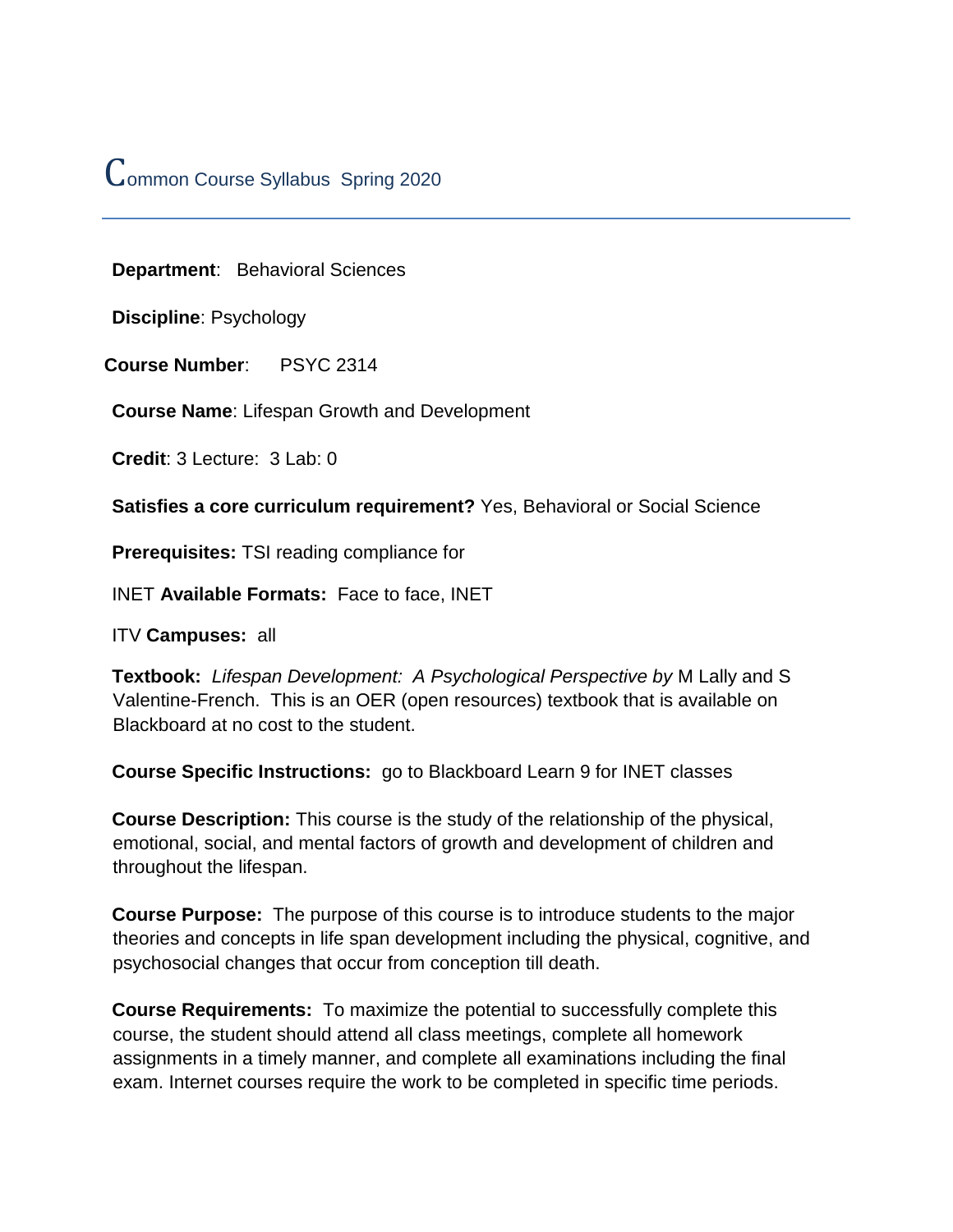**Course Evaluation:** Please see the instructor's course information sheet for specific items used in evaluation of student performance.

#### **Student Learning Outcomes:**

Students who have successfully completed this course will be expected to:

1. Describe the stages of the developing person at different periods of the life span from birth to death.

2. Discuss the social, political, economic, and cultural forces that affect the development process of the individual.

3. Identify factors of responsible personal behavior with regard to issues such as sexual activity, substance abuse, marriage and parenting.

4. Explain the biosocial, cognitive and psychological influences throughout the lifespan as an ongoing set of processes, involving both continuity and change.

5. Describe the different developmental perspectives of the major theories of development (i.e. cognitive, learning, humanistic and psychodynamic).

6. Identify examples of some of the cultural and ethnic differences that influence development throughout the lifespan.

7. Discuss the various causes or reasons for disturbances in the developmental process.

### **Core Objectives addressed**:

**Communication skills**- to include effective written, oral and visual communication.

- **Critical thinking skills** to include creative thinking, innovation, inquiry and analysis, evaluation and synthesis of information.
- **Empirical and Quantitative skills** to include the manipulation and analysis of numerical data or observable facts resulting in informed conclusions.
- **Social Responsibility** to include the demonstrated intercultural knowledge and competence, knowledge of civic responsibility, and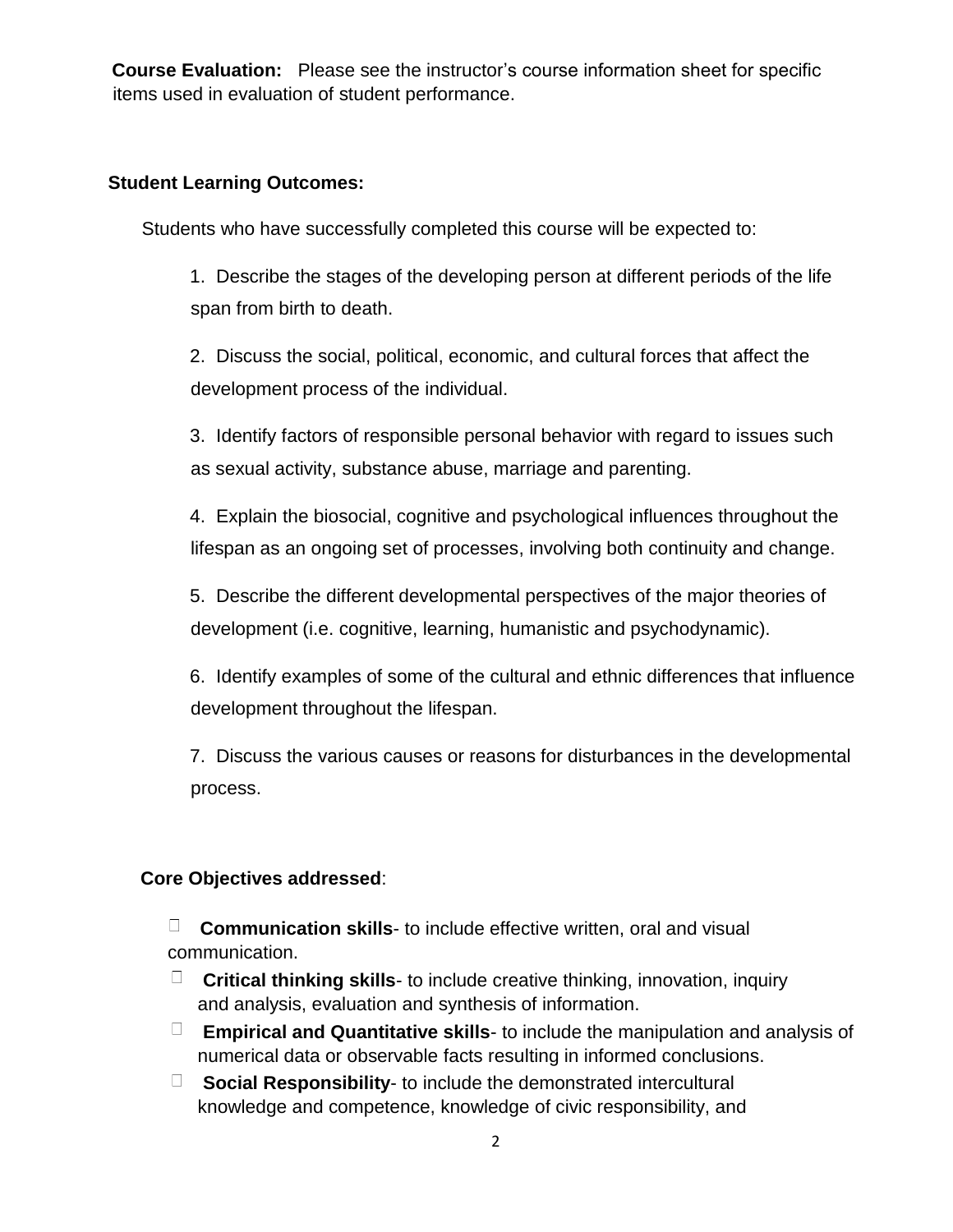the ability to engage effectively in regional, national and global communities.

## **Coordinating Board Approval Number (CIP)** 42.2703.51 25

**Disability and Accommodations:** SPC Standard Disability Statement Students with disabilities, including but not limited to physical, psychiatric, or learning disabilities, who wish to request accommodations in this class should notify the Disability Services Office early in the semester so that the appropriate arrangements may be made. Processing time could take up to 30 days once paperwork has been submitted. In accordance with federal law, a student requesting accommodations must provide acceptable documentation of his/her disability to the Disability Services Office. For more information, call or visit the Disability Services Office at Levelland (Student Health & Wellness Office) 806-7162577, Reese Center (Building 8) & Lubbock Center 806716-4675, or Plainview Center (Main Office) 806-716-4302 or 806-296-9611.

**Diversity Statement**: Non-Discrimination Statement South Plains College does not discriminate on the basis of race, color, religion (creed), gender, gender expression, marital status, sexual orientation, military status, national origin, sex, disability or age in its programs and activities. All SPC courses meet federal regulations under Title II of the ADA, Sections 504 of the Rehabilitation Act of 1973. The following person has been designated to handle inquiries regarding the non-discrimination policies: Vice President for Student Affairs, South Plains College -1401 College Avenue, Box 5, Levelland, TX 79336, 806716-2360.

**Pregnancy Accommodations:** Title IX Pregnancy Statement If you are pregnant, or have given birth within six months, Under Title IX you have a right to reasonable accommodations to help continue your education. To activate accommodations you must submit a Title IX pregnancy accommodations request, along with specific medical documentation, to the Director of Health and Wellness. Once approved, notification will be sent to the student and instructors. It is the student's responsibility to work with the instructor to arrange accommodations.

**Student Conduct**: The student handbook clearly defines appropriate classroom conduct. A student can be asked to leave the class for inappropriate conduct. You should not disrupt the class since you interfere with the learning process for your peers. Talking, sleeping, cell phones ringing, or other disruptive behaviors will result in a warning and then can result in the student being dropped from the class. If you must have a phone for sick children or emergency reasons, please put the phone on "silent" because a ringing/singing phone is very disruptive to the class.

During exams all phones, ear buds or head phones must be removed and put away, off your desk.

#### **Campus Concealed Carry syllabus statement:**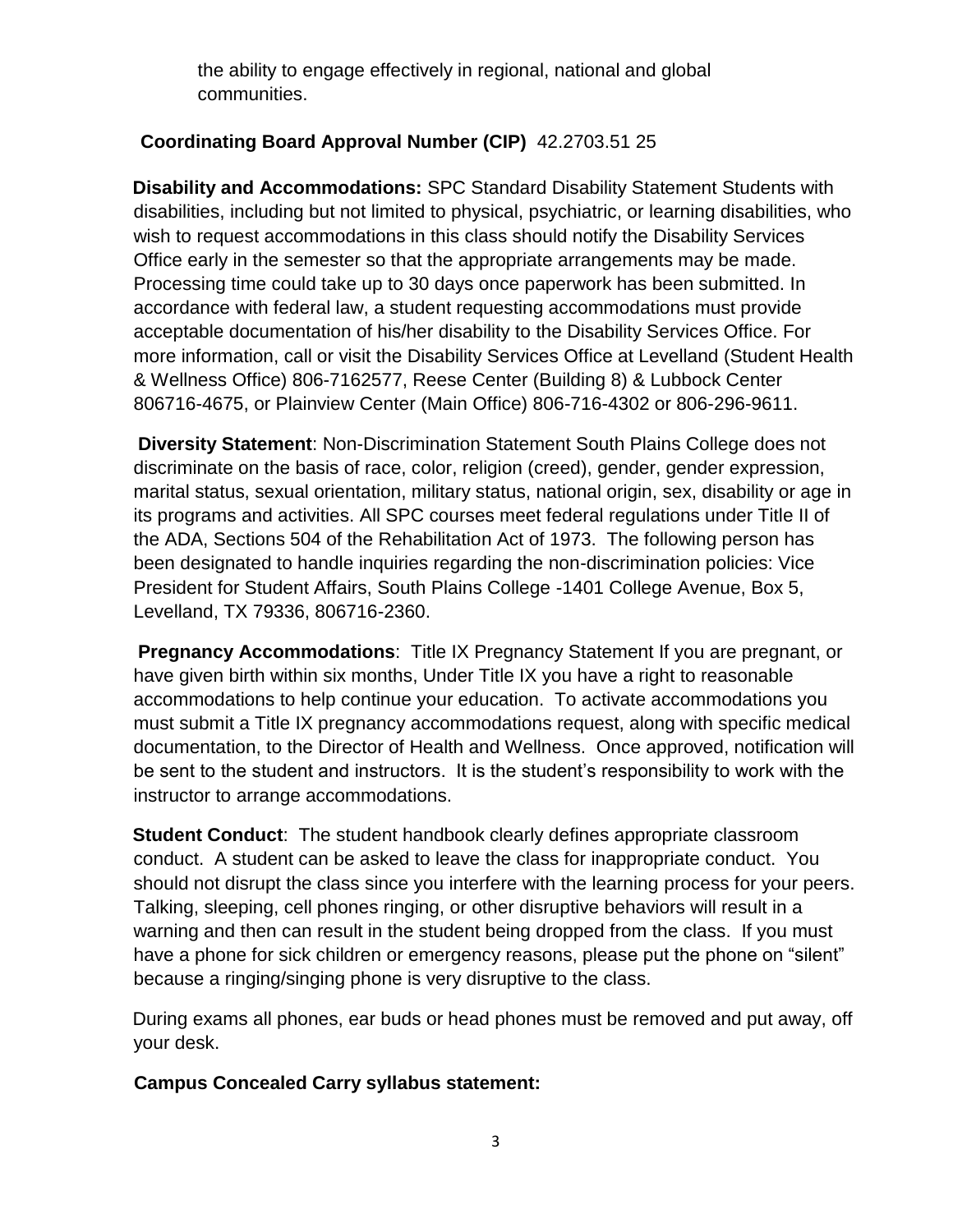Campus Concealed Carry - Texas Senate Bill - 11 (Government Code 411.2031, et al.) authorizes the carrying of a concealed handgun in South Plains College buildings only by persons who have been issued and are in possession of a Texas License to Carry a Handgun. Qualified law enforcement officers or those who are otherwise authorized to carry a concealed handgun in the State of Texas are also permitted to do so. Pursuant to Penal Code (PC) 46.035 and South Plains College policy, license holders may not carry a concealed handgun in restricted locations. For a list of locations, please refer to the SPC policy at:

[\(http://www.southplainscollege.edu/human\\_resources/policy\\_procedure/hhc.php\)](http://www.southplainscollege.edu/human_resources/policy_procedure/hhc.php)

Pursuant to PC 46.035, the open carrying of handguns is prohibited on all South Plains College campuses. Report violations to the College Police Department at 806-7162396 or 9-1-1

**Appeal Process**: The process of appeal is outlined in the college catalog. Basically you would need to talk to the instructor, the department chair, and then the dean if the problem is not resolved. Be sure to always start with your instructor.

## **Instructor's Course Information: Dr. Skinner Spring 2020 Course Information for Psyc 2314 004**

**Office Hours**: MW 7:30:-9:30; TR 7:00-8:00, 11:00-12:00; other times by appointment. **Email Address**: pskinner@southplainscollege.edu

**Office Phone**: 806-716-2455 **Office**: AD 146

### **Course Policies:**

**Late Work and Missed Assignments:** Work is due on the dates assigned and cannot be made up if missed. The paper is due on the date assigned and there is a late penalty for each day the work is late. We will have quizzes each day at the beginning of class and these are not made up, if they are missed.

**Textbook:** Lally, M. & Valentine-French, S, *Lifespan Development: A Psychological Perspective.* OER book that is on your Blackboard course at no cost to you.

**Attendance Policy**: You can check the school policy in the college catalog. In addition to the catalog policy, roll will be taken at each class session and a record of attendance maintained. You are expected to attend class. The material presented in class is not a duplication of the material in the textbook, and you will be responsible for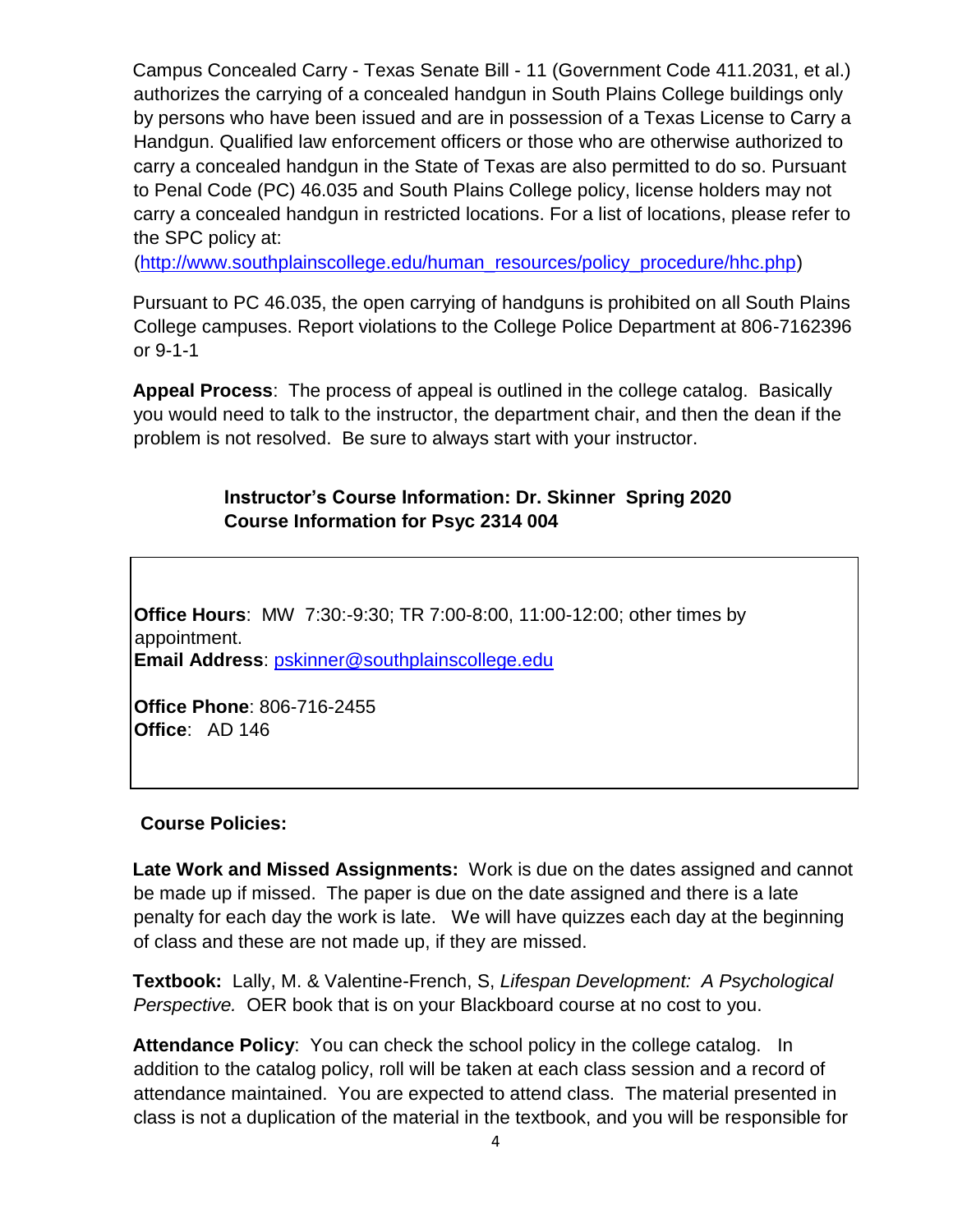all topics discussed in class as well as the assigned chapters in the text. **You may be dropped from the class with an X after five absences, regardless of your grade.**

**Writing Style: A**ll written assignments should be presented using the conventions of Standard Written English. South Plains College requires all students to become proficient in "academic English," a form of English that is typically used in academic, professional, and business contexts. While slang, regional idioms, and informal kinds of self-expression are appropriate in some contexts, they are out of place in academic writing. Writing instructors and professors in courses across the campus expect all students to demonstrate proficiency in using the conventions of academic English in their written work, whether it is in-class exams or take-home essays. Each instructor may also add additional requirements regarding written assignments that are contained in your syllabus. A writing center is available on every campus and is staffed with volunteer faculty who will assist you in editing you papers for all classes.

**Grading Policy/Procedure**: You will have four exams worth 100 points each, a paper/project worth 100 points, and daily quizzes worth 125 points. This is a total of 625 points. Your grade will be based upon a percentage of the total points with 90%=A; 80%=B; 70%=C; 60%=D; 59% and below = F.

**Special Requirements**: If you miss an exam, you cannot make it up, but your final exam will be counted twice. You can take an exam with another class if you must miss class for a valid reason. If you miss more than two exams, you will be asked to drop the class.

|          | <b>Course Outline and Calendar</b> |   |                    |                              |  |  |  |
|----------|------------------------------------|---|--------------------|------------------------------|--|--|--|
| Week of: | <b>Topic</b>                       |   | <b>Chapter</b>     | <b>Exams/Papers/Holidays</b> |  |  |  |
| 1/13     | History and Research 1             |   |                    |                              |  |  |  |
| 1/20     | History and Research 1             |   |                    |                              |  |  |  |
| 1/27     | Research                           | 1 |                    |                              |  |  |  |
| 2/3      | Research                           | 1 | Exam 1 (Chapter 1) |                              |  |  |  |
| 2/10     | Genetics                           | 2 | Herd Immunity due  |                              |  |  |  |
| 2/17     | Infancy                            | 3 |                    |                              |  |  |  |